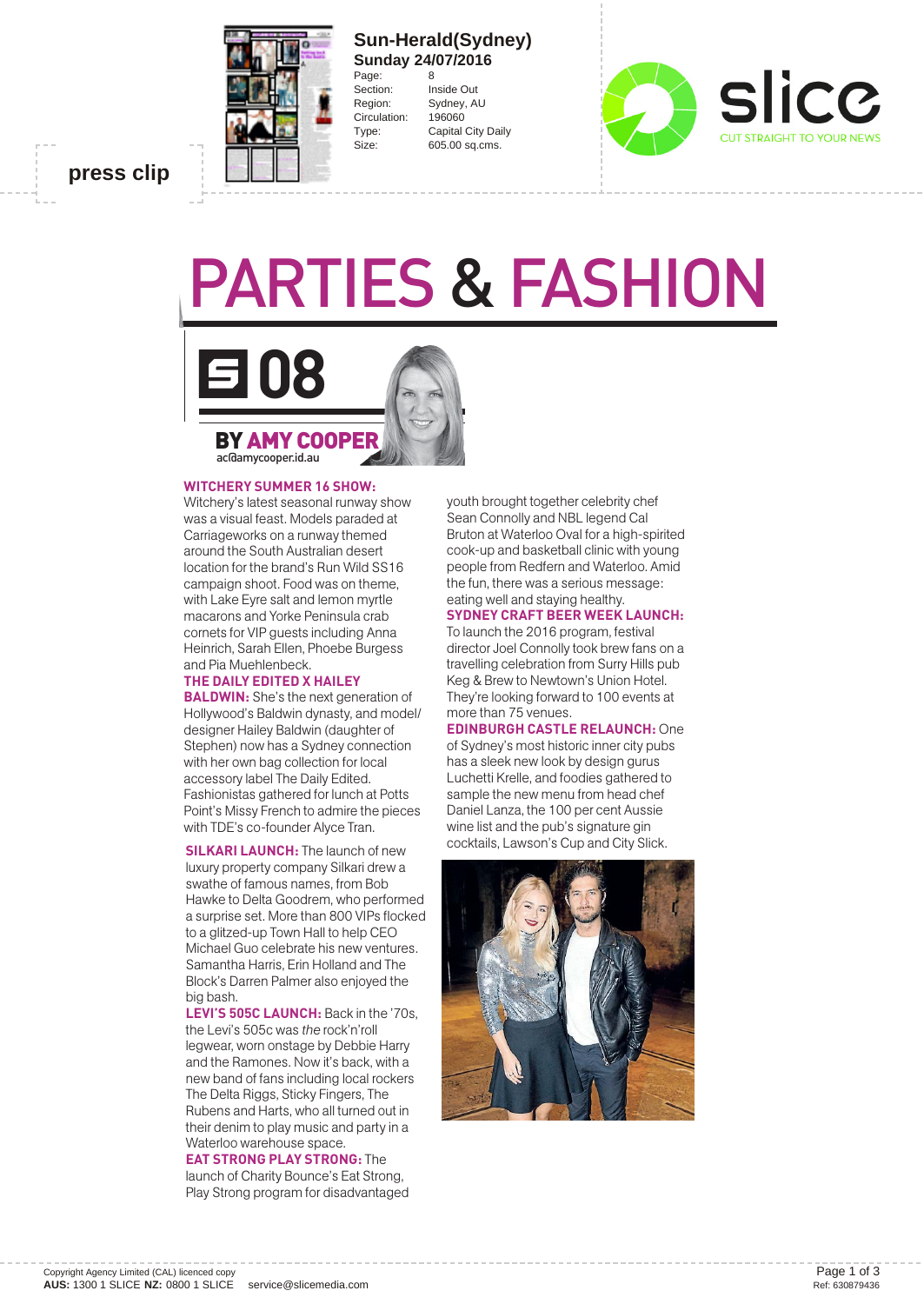

### **Sun-Herald(Sydney) Sunday 24/07/2016**

Page: 8<br>Section: In Inside Out Region: Sydney, AU<br>Circulation: 196060 Circulation: Type: Capital City Daily Size: 605.00 sq.cms.



**press clip**



![](_page_1_Picture_6.jpeg)

Danny Clayton with Monte and Seamus Coyle at the LeviS 505c launch. Photo: James Adams

![](_page_1_Picture_8.jpeg)

Phil O'Shea (left) and Nick O at the Craft Beer Week launch. Photo: Nicholas Chu

![](_page_1_Picture_10.jpeg)

Left: Alyce Tran and Ksenija Lukich at the launch of The Daily Edited. Photo: Sevak Babakhani